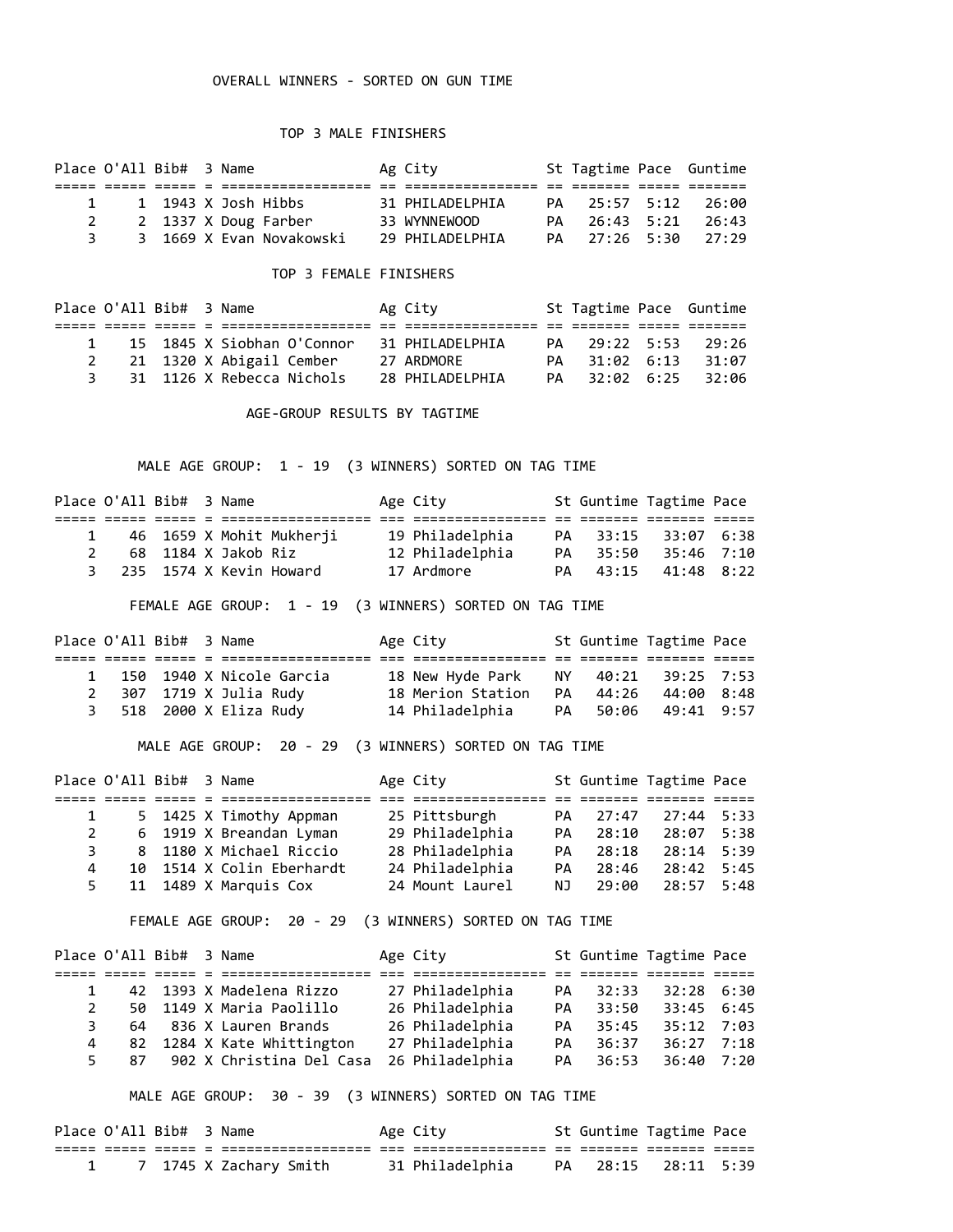|  | 9    848 X Mark Burgmann    | 31 Philadelphia | PA 28:36 28:33 5:43 |  |
|--|-----------------------------|-----------------|---------------------|--|
|  | 3 12 1846 X Jim Bumbulsky   | 31 Philadelphia | PA 29:03 29:00 5:48 |  |
|  | 4 16 1934 X David Bernstein | 32 Philadelphia | PA 29:48 29:43 5:57 |  |
|  | 5 27 1609 X Brandon Lausch  | 34 Swarthmore   | PA 31:57 31:44 6:21 |  |

FEMALE AGE GROUP: 30 - 39 (3 WINNERS) SORTED ON TAG TIME

|   | Place O'All Bib# 3 Name |  |                              | Age City        |           |          | St Guntime Tagtime Pace |  |
|---|-------------------------|--|------------------------------|-----------------|-----------|----------|-------------------------|--|
|   |                         |  |                              |                 |           |          |                         |  |
|   |                         |  | 56 973 X Carlie Hanson       | 33 Philadelphia | PA        | 34:44    | 34:38 6:56              |  |
| 2 |                         |  | 65 1257 X Elaina Tully       | 36 Philadelphia | <b>PA</b> | 35:21    | $35:16$ 7:04            |  |
|   |                         |  | 3 73 1526 X Kellilyn Fierras | 30 Dorchester   | MA        | 36:06    | $35:55$ 7:11            |  |
|   |                         |  | 4 74 1092 X Abby McGill      | 35 Bronx        | NY L      | 36:02    | 35:57 7:12              |  |
|   |                         |  | 5 89 1530 X Laura Fronduti   | 33 Philadelphia |           | PA 36:51 | 36:43 7:21              |  |

MALE AGE GROUP: 40 - 49 (3 WINNERS) SORTED ON TAG TIME

|    | Place O'All Bib# 3 Name |                              | Age City        |    |          | St Guntime Tagtime Pace |  |
|----|-------------------------|------------------------------|-----------------|----|----------|-------------------------|--|
|    |                         |                              |                 |    |          |                         |  |
|    |                         | 25 1686 X Gerard Pescatore   | 49 Philadelphia | PA | 31:33    | $31:30$ 6:18            |  |
| 2  |                         | 44 1290 X Anthony Wojciechow | 42 Philadelphia | PA | 32:40    | 32:35 6:31              |  |
|    |                         | 51 1258 X Chris Turk         | 47 Philadelphia | PA | 33:57    | 33:50 6:46              |  |
| 4  |                         | 59 898 X Anthony Davis       | 44 Oreland      | PA | 35:33    | 34:50 6:58              |  |
| 5. |                         | 60 1614 X Brian Lentz        | 46 Philadelphia |    | PA 35:09 | 35:00 7:00              |  |

FEMALE AGE GROUP: 40 - 49 (3 WINNERS) SORTED ON TAG TIME

|  | Place O'All Bib# 3 Name |                              | Age City        |           |          | St Guntime Tagtime Pace |  |
|--|-------------------------|------------------------------|-----------------|-----------|----------|-------------------------|--|
|  |                         |                              |                 |           |          |                         |  |
|  |                         | 1 114 1205 X Aliza Schmidt   | 46 Philadelphia | PA        | 38:09    | 37:57 7:36              |  |
|  |                         | 2 148 1208 X Marva Schodel   | 49 Philadelphia | <b>PA</b> | 39:19    | $39:15$ 7:51            |  |
|  |                         | 3 185 991 X Malinda Ann Hill | 47 Wynnewood    | PA        | 40:39    | 40:27 8:06              |  |
|  |                         | 4 226 1144 X Megan Panaccio  | 41 Philadelphia |           | PA 42:06 | 41:40 8:20              |  |
|  |                         | 5 274 1505 X Amy Dolan       | 47 Havertown    |           | PA 43:13 | 42:57 8:36              |  |

MALE AGE GROUP: 50 - 59 (3 WINNERS) SORTED ON TAG TIME

|    | Place O'All Bib# 3 Name |                          | Age City                                |    |          | St Guntime Tagtime Pace |  |
|----|-------------------------|--------------------------|-----------------------------------------|----|----------|-------------------------|--|
|    |                         |                          |                                         |    |          |                         |  |
|    |                         | 1 20 1853 X Henry Notaro | 57 Northfield                           | NJ | 30:31    | 30:31 6:07              |  |
|    |                         | 2 26 1927 X Andy Cherry  | 53 Philadelphia PA 31:45                |    |          | 31:41 6:21              |  |
| 3. |                         | 28 1855 X Chris Shafer   | 56 Egg Harbor Towns NJ 31:52 31:48 6:22 |    |          |                         |  |
|    |                         | 4 47 1795 X Bundy Wist   | 50 West Chester PA                      |    | 33:18    | $33:15$ 6:39            |  |
|    |                         | 5 53 845 X Drew Brubaker | 52 Strasburg                            |    | PA 34:38 | 34:33 6:55              |  |

FEMALE AGE GROUP: 50 - 59 (3 WINNERS) SORTED ON TAG TIME

|              | Place O'All Bib# 3 Name |                               | Age City        |    |       | St Guntime Tagtime Pace |  |
|--------------|-------------------------|-------------------------------|-----------------|----|-------|-------------------------|--|
|              |                         |                               |                 |    |       |                         |  |
| $\mathbf{1}$ |                         | 105 1124 X Lisa Newman        | 59 Philadelphia | PA | 37:59 | 37:48 7:34              |  |
| 2            |                         | 118 1744 X Valerie Smith      | 51 Roebling     | NJ | 38:45 | 38:12 7:39              |  |
|              |                         | 3 191 1485 Bridget Corry Mors | 54 Havertown    | PA | 40:35 | 40:35 8:07              |  |
|              |                         | 4 317 852 X Janis Burrell     | 59 Philadelphia | PA | 44:42 | 44:17 8:52              |  |
| 5.           |                         | 348 1628 X Sarah McAllister   | 58 Philadelphia | PA | 45:39 | $45:08$ 9:02            |  |

MALE AGE GROUP: 60 - 69 (3 WINNERS) SORTED ON TAG TIME

| Place O'All Bib# 3 Name |  |                              | Age City        |    |          | St Guntime Tagtime Pace |  |
|-------------------------|--|------------------------------|-----------------|----|----------|-------------------------|--|
|                         |  |                              |                 |    |          |                         |  |
|                         |  | 1 128 1224 X Steve Sloan     | 60 Norristown   | PA | 38:58    | 38:45 7:45              |  |
| 2                       |  | 156 1096 X Bill McKenna      | 63 Philadelphia | PA | 39:55    | 39:39 7:56              |  |
|                         |  | 3 161 1474 X Randolph Clever | 69 Philadelphia | PA | 40:03    | 39:47 7:58              |  |
| $\overline{4}$          |  | 180 1726 X Ross Schriftman   | 66 Horsham      | PA | 40:23    | 40:17 8:04              |  |
|                         |  | 5 190 1764 X Chris Tempro    | 60 Allentown    |    | PA 41:22 | 40:35 8:07              |  |